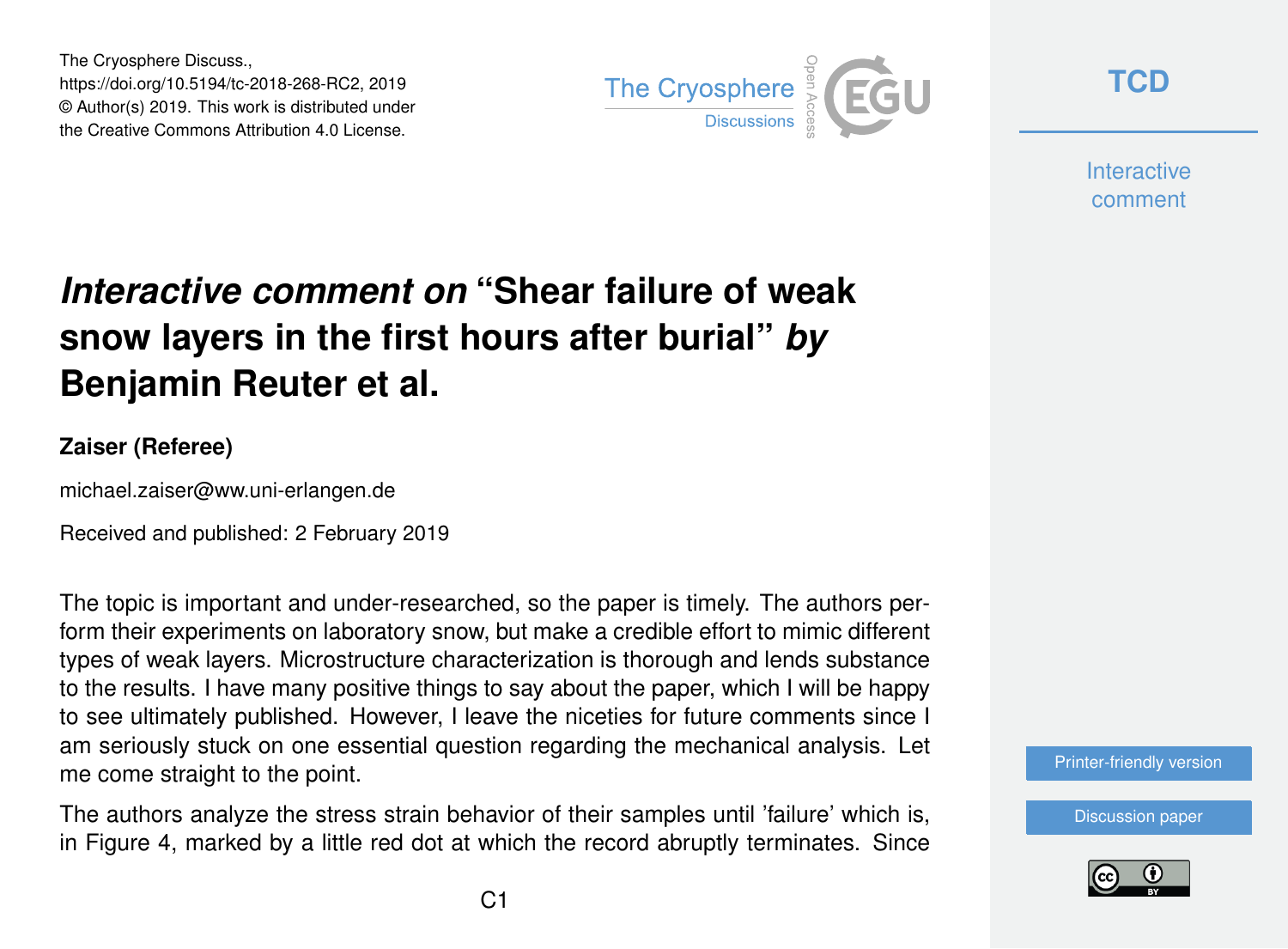no other information is given, I have to presume that, at this point, some catastrophic process occurs that makes further recording futile. (I note that it would have been tremendously helpful for this referee to be able to access the unprocessed data, so I would not have to resort to such wild assumptions). However, I have hardly ever in my professional life as a materials scientist seen a material that would fail with an abrupt and complete loss of cohesion, at least not if plasticity was involved before. There is almost always some cohesion post 'failure' in quasi-brittle materials. Also, there is residual dissipation.

As to snow, it is well known to exhibit strain softening at high and strain hardening behavior at low strain rates. The authors discuss this but add to my confusion by arguing that, prior to failure, their samples are 'perfectly plastic'. This leaves me utterly confused. A perfectly plastic material by definition does not undergo brittle failure. So what exactly happens at the point of failure?

The definition of 'failure' by the authors is as follows: "As failure we consider the abrupt decrease during a few milliseconds in the shear stress with respect to the global shear strain measured on the sample. Hence, we refer to failure as the catastrophic fracture of the before connected ice structure.". This definition is near-meaningless: In a disordered material like snow under increasing imposed displacement, the stress undergoes up-and-down fluctuations all the time. That load fluctuates with respect to the global shear strain is self evident since shear displacement (viz global shear strain) is what is controlled in the experiment. But how are such fluctuations, which may well imply a decrease of stress over a few milliseconds, distinguished from 'failure'? Please answer me the following questions:

1) What is 'abrupt' ? 2) What is a 'decrease' (as opposed to a mere fluctuation)? 3) Over how many milliseconds does the decrease need to occur? 4) Are you referring in your definition of failure to the magnitude of the stress decrease, or the rate of stress decrease, or some combination of both, or to something altogether different? 5) What is the reason for not showing, in Figure 4, any data after the red dot?

**[TCD](https://www.the-cryosphere-discuss.net/)**

**Interactive** comment

[Printer-friendly version](https://www.the-cryosphere-discuss.net/tc-2018-268/tc-2018-268-RC2-print.pdf)

[Discussion paper](https://www.the-cryosphere-discuss.net/tc-2018-268)